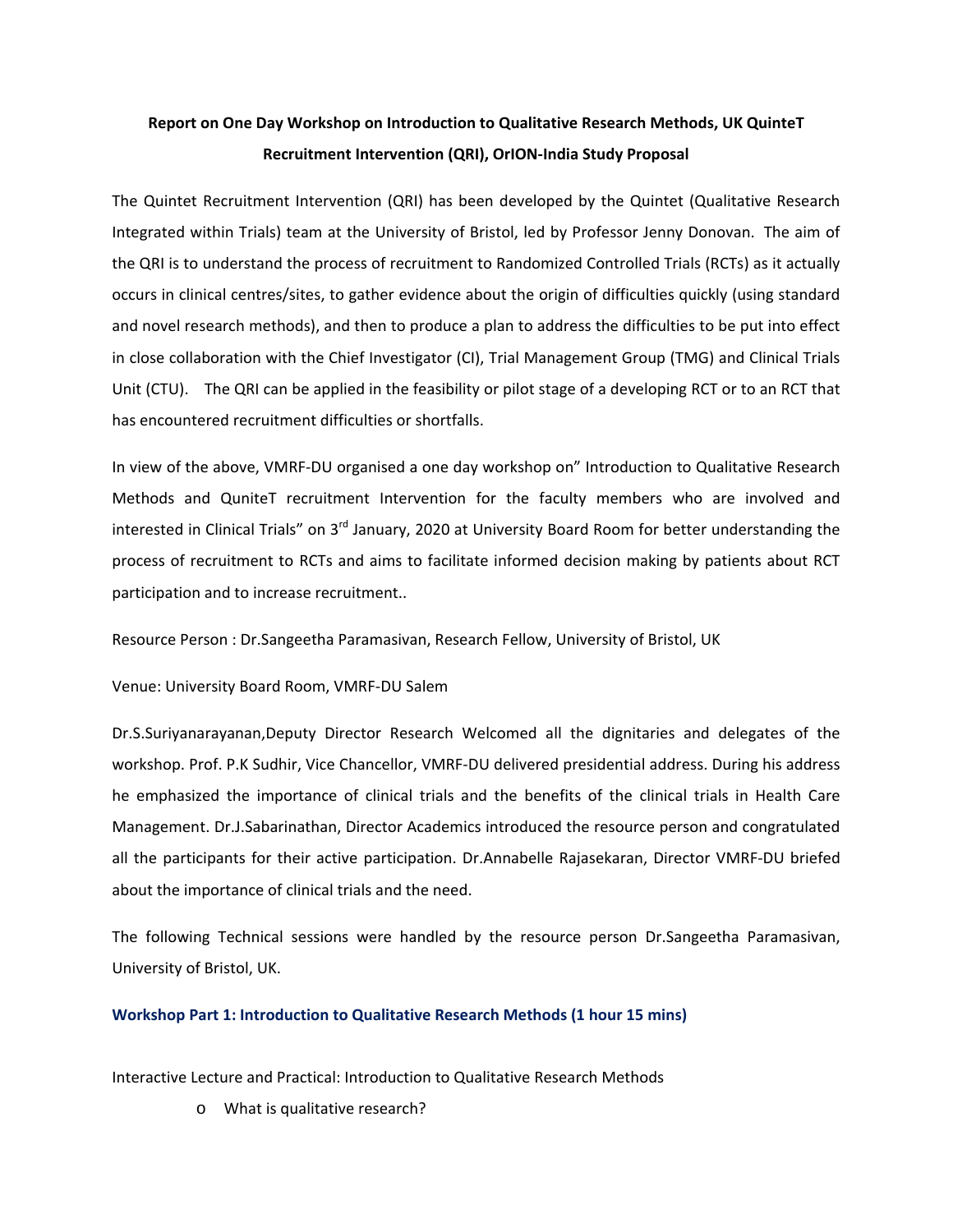- o How to do qualitative research?
- o How to appraise qualitative research?

## **Workshop Part 2: UK QRI and OrION‐India Study Proposal**

UK QRI (QuinteT Recruitment Intervention): An introduction

Challenges of RCT recruitment and the QRI as applied in the UK

Key findings in the UK: Recruitment Strategies

- **IDENTIFY** Identifying patients
- **Patient treatment preferences**
- **•** Conveying equipoise
- **E** Communicating RCT terminology

## **Case study: QRI in the UK By‐Band‐Sleeve RCT**

The OrION‐India Study Proposal (Optimising Informed consent in clinical trials in India)

- Background and systematic review findings
- Methods
- Progress to date

30 participants were registered from Medical, Dental, Physiotherapy, Homeopathy Colleges of VMRF‐

DU. All the sessions were very interactive and the speaker answered many queries raised by the

participants.